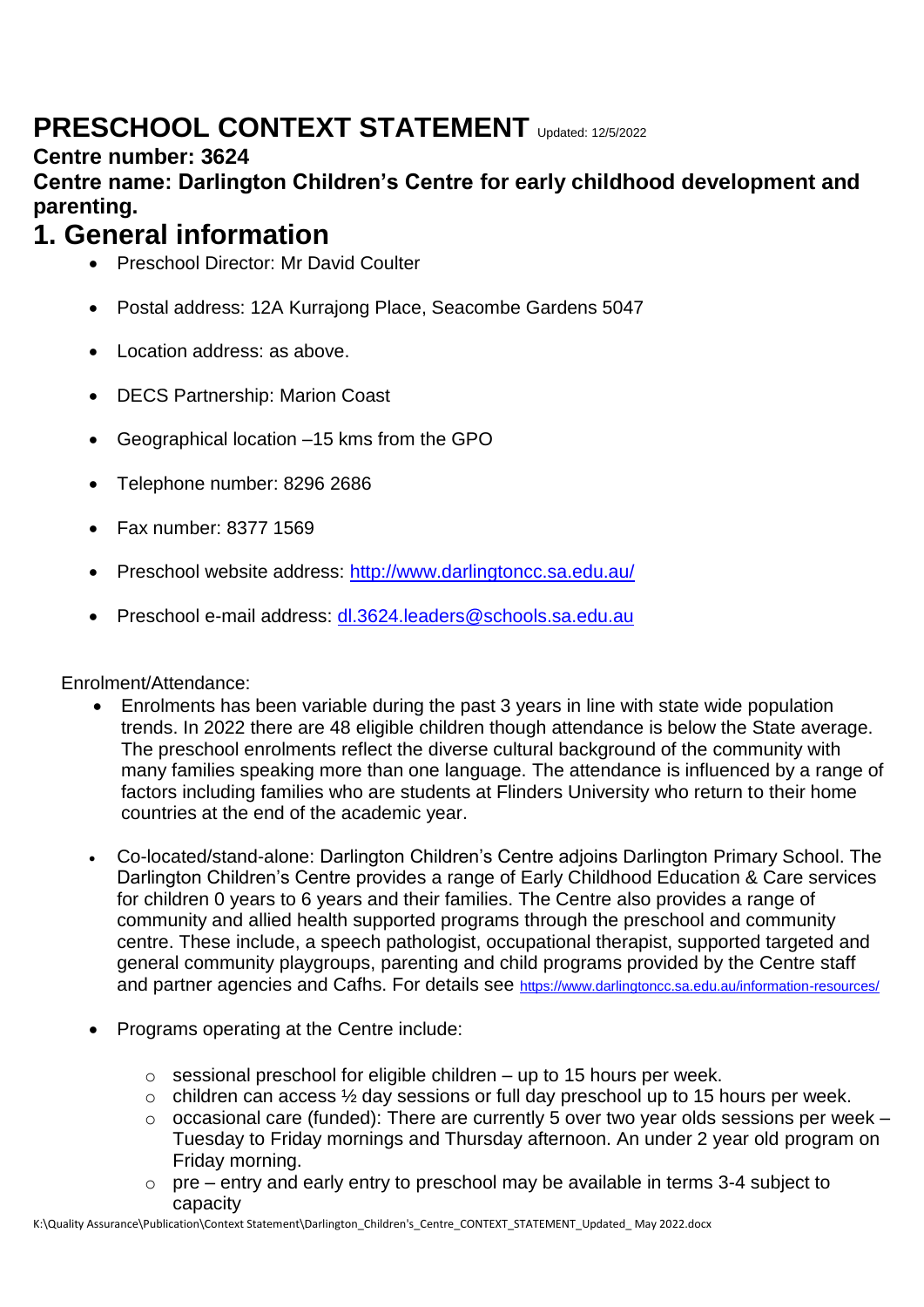- o preschool support programming for children that have been identified/verified as having additional needs that may need support.
- o bi-lingual program for children to support preschool children with English as a second language. These children including new arrivals to Australia and Aboriginal and Torres Strait Islander children.
- o Six supported playgroups for all families and targeted groups
- o baby and early walker playgroup supported by the site speech pathologist and occupational therapist
- o multicultural women's groups
- o facilities for supervised family access visits
- o coffee and chat
- o parent initiated programs as needed
- o Circle of Security parent program
- o Speech pathologist (part time) on site to support staff, provide1-1 and parent support programs and children's group programs
- o Occupational therapist (part time) on site to support staff, provide1-1 and parent support programs and children's group programs
- o Community Development Coordinators assist the Children's Centres to provide and coordinate services that build on what already exists, are flexible and locally tailored, and engage families.

# 2. Key Centre Policies

• DfE policies - intranet

<https://edi.sa.edu.au/the-department/policies/departmental-policies-a-z>

• Centre specific policies

### 3. Curriculum

Early Years Learning Framework

This document is designed to extend and enrich children's learning from birth to five years and through the transition to school. The Framework forms the foundation for ensuring that children in all early childhood education and care settings experience quality teaching and learning. It has a specific emphasis on play-based learning and recognises the importance of communication and language (including early literacy and numeracy) and social and emotional development.

A copy can be found at [https://www.acecqa.gov.au/sites/default/files/2018-](https://www.acecqa.gov.au/sites/default/files/2018-02/belonging_being_and_becoming_the_early_years_learning_framework_for_australia.pdf) [02/belonging\\_being\\_and\\_becoming\\_the\\_early\\_years\\_learning\\_framework\\_for\\_australia.pdf](https://www.acecqa.gov.au/sites/default/files/2018-02/belonging_being_and_becoming_the_early_years_learning_framework_for_australia.pdf)

- Respect Reflect Relate. The three R's (*Reflect Respect Relate*) provide a reference point for reflective practice and for respectful connections and relationships between educators, families and children for improved learning outcomes for all children.
- Keeping safe: child protection curriculum teaches all children from a young age in an appropriate way to
	- o Recognise abuse and tell a trusted adult about it
	- o Understand what is appropriate and inappropriate touching
	- o Understand ways of keeping themselves safe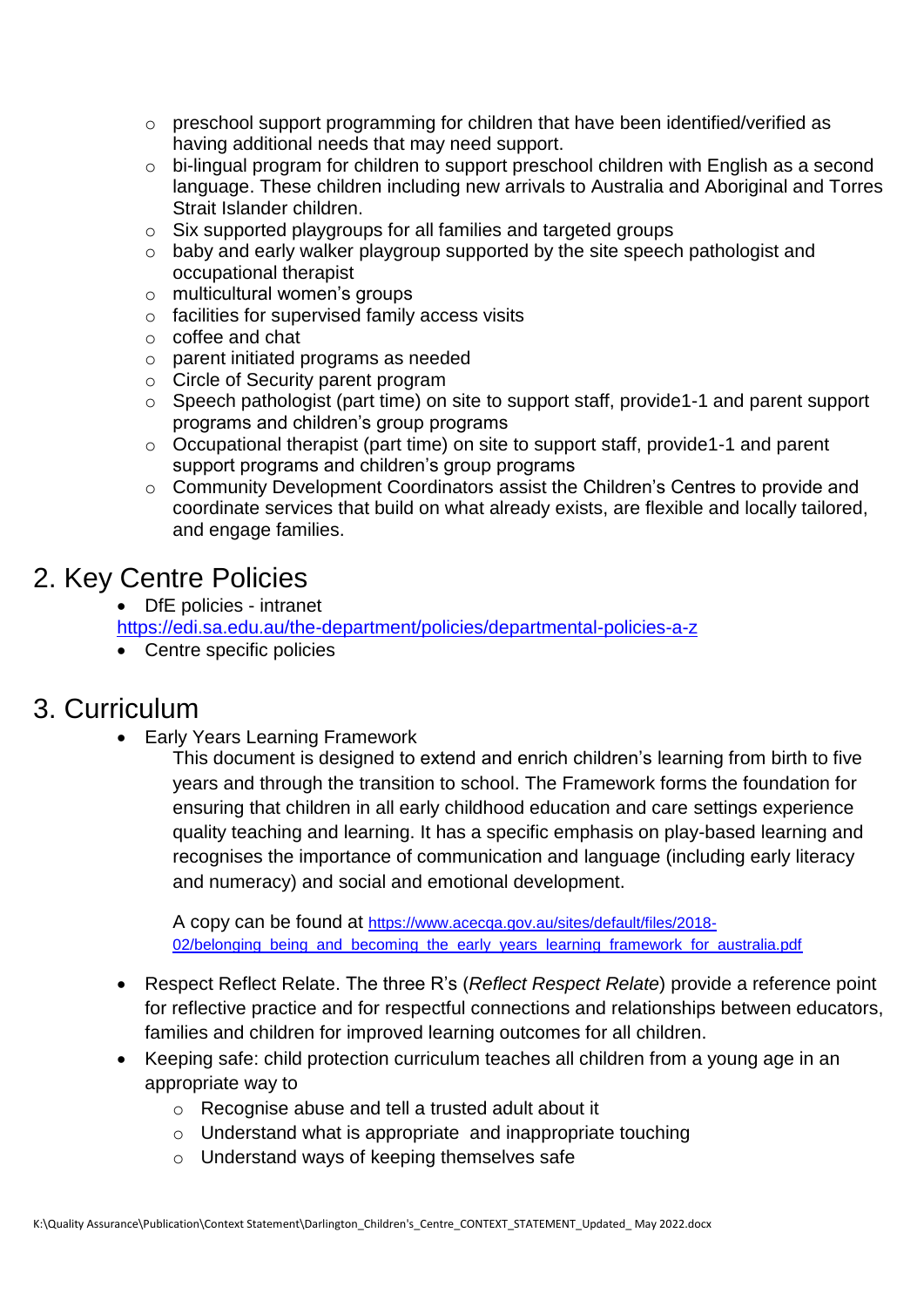# 4. Centre Based Staff

Staff Profile

- Director
- Preschool Teacher/s
- Universal Access funded teacher/ECW
- Early Childhood Worker (ECW)
- Preschool Support ECW based on child enrolments
- Bi-lingual Support ECW based on child enrolments
- Occasional Care ECE Level 2
- Occasional Care ECE Level 1
- Community Development Coordinator
- Administration Officer
- Speech pathologist
- Occupation therapist

# Performance Development

 Performance and Development planning at Darlington Children's Centre is a cycle of individual performance planning, professional learning and performance review that supports individual performance improvement.

#### 5. Centre Facilities

Buildings and Grounds.

A solid brick purpose built preschool which is well maintained and resources with an extensive, shady outdoor learning environment. Built in 1980, but celebrated its 50<sup>th</sup> year in servicing the Darlington community in 2004.

*The site celebrates its daily connection to Kaurna and Aboriginal and Torres Strait Islander histories. Which is displayed as an extensive outdoor landscape mural that spans a large expanse of the fencing? The Artist largely responsible was 'Auntie Merle Coleman' who has been an ongoing Aboriginal Elder within our community*.

- The Centre has a community building (2015) that stands alongside the preschool building providing space for community and family programs.
- The preschool capacity is 47 children
- This is a Department of Education and Child Development owned site. The part of the outdoor learning environment is on a long term lease from the City of Marion.

# 6. Local Community

General Characteristics

 Families who attend our preschool, occasional care, family and community programs are from diverse linguistic / cultural and socio-economic backgrounds. There are a large percentage of families from a language other than English background.